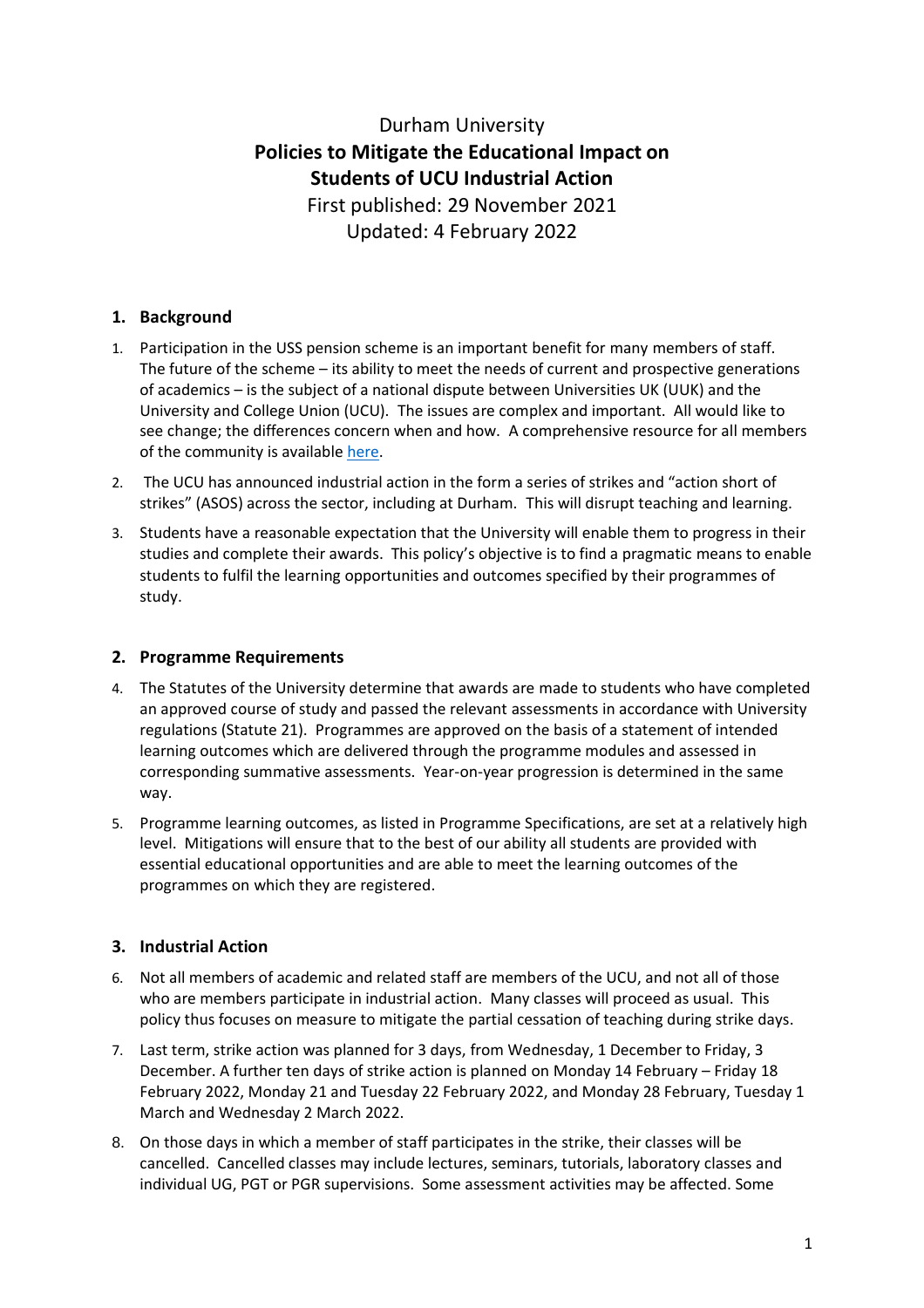research students may experience disruption through cancellation of PhD viva voce examinations. Department offices should remain open, as many of these staff have different union arrangements. The Bill Bryson Library, and the study spaces in the Teaching & Learning Centre, will remain open. So too will key student services such as Disability and Counselling, Careers & Enterprise, and Student Immigration and Finance.

- 9. UCU's action short of strike will also commence on 1 December. When a member of staff participates in ASOS, they may do the following: work to contract; not undertake any voluntary activities, not cover for absent colleagues; remove uploaded materials related to, and/or not sharing materials related to, lectures or classes that will be or have been cancelled as a result of strike action; not reschedule lectures or classes cancelled due to strike action; and/undertake a marking and assessment boycott.
- 10. Striking staff are not obligated to inform their head of department about their strike intentions in advance, and thus the university will not know until after a class was due to take place that it has been cancelled. Staff who are intending to strike may elect to inform their students of their intentions. Absent this information, we ask all students to assume that their classes will be held as scheduled, and that assignments can be submitted as usual.

### **4. Mitigations**

- 11. Mitigating the impact of the strike on students is Durham's highest institutional priority.
- 12. After a strike day, staff will be asked to confirm whether they have participated in strike action. They will also be asked to take measures that will enable students to complete the learning outcomes for the module.
- 13. There are a number of options available to staff seeking to cover the content of classes and supporting the learning and development of our students. Some combination of the following should be used:
	- ➢ Rescheduling classes and learning activities affected by the strike;
	- ➢ Reordering module content to ensure that priority material is covered within the remaining scheduled classes;
	- ➢ Posting lecture notes and/or recordings on Learn Ultra;
	- $\triangleright$  Directing students to library resources;
	- $\triangleright$  Directing students to public online material;
	- $\triangleright$  Rearranging individual supervisions;
	- ➢ Rearranging vivas;
	- ➢ Holding additional office hours, either in-person or online;
	- $\triangleright$  Any other reasonable measure.
- 14. Assessment is an essential part of the learning process. After a strike day staff should make every effort to provide timely feedback.

#### **5. Examinations Policy**

15. No student will be disadvantaged in assessments and examinations as a consequence of industrial action. All evaluations will be fair, consistent and transparent.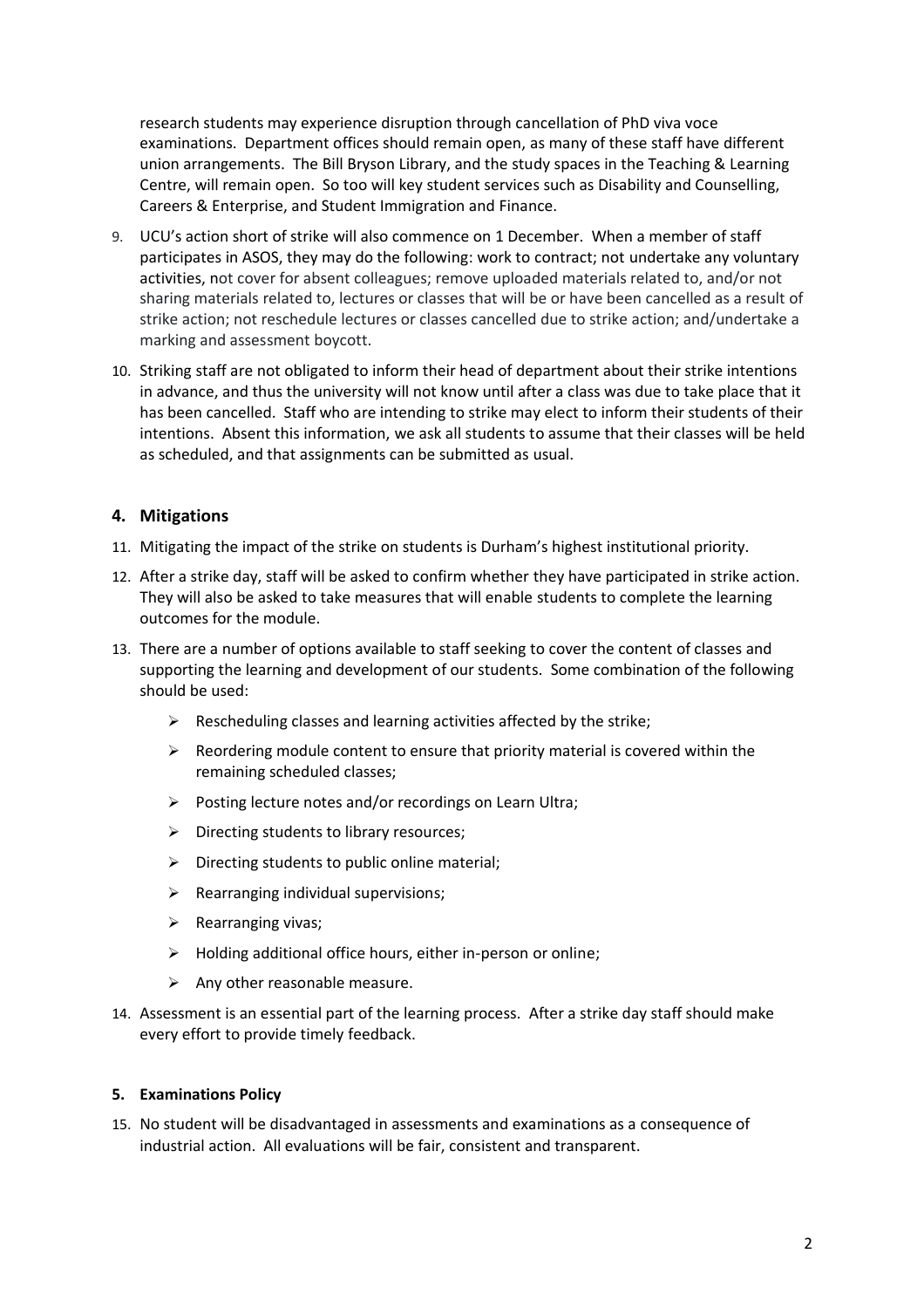- 16. Programme Learning Outcomes, as listed in Programme Specifications, are set at a high level. It is unlikely that they will not be met. Moreover, fulfilling programme learning outcomes is not dependent on the completion of all learning outcomes in every module. If compromises in module learning outcomes are necessary, they can be taken account of in examinations and assessments.
- 17. Where delivery of material for assessment by examination has been affected by the strike, the following policy will apply:
	- $\triangleright$  Students will be responsible for learning material covered through mitigations, but they will not be tested by examination on it.
- 18. An important premise of this policy is that when studying for a degree students develop and demonstrate independent learning skills. Not every learning outcome relies on material delivered in lectures and other classes, and we do not require all material to be assessed by examination. Exams are one of many different methods used to ensure the rigour and high quality of a Durham education.
- 19. Exam papers may need to be adjusted to reflect this policy. The Academic Office will provide support and guidance to departments during this process.

#### **6. Assessment Other Than Examinations Policy**

- 20. Where delivery of material for assessments other than exams (e.g., essays, projects, labs and presentations) has been affected by the strike, the following policy will apply:
	- $\triangleright$  In modules where the delivery of material has been affected by the strike, departments will audit assessments other than exams to ensure that they are fair and appropriate.
- 21. Given wide variety in the nature and purpose of assessments other than exams, and variation in the impact of the strike on them, each department must determine how best to implement this policy.
- 22. If you have any questions or concerns about how these policies will apply to your course, please contact your department.
- 23. We will add these policies to the FAQs on the University web site. Please check the site regularly for information and updates.

### **7. Group Mitigations**

- 24. The standard process for considering exceptional personal mitigating circumstances things beyond a student's control – is called Serious Adverse Circumstances (SACs). In addition to the usual process, we have put in place measures to automatically consider mitigating circumstances for all students affected by the strike. Where teaching has been disrupted in a specific module, either for all students or for a specific group of students, Boards of Examiners will consider the extent to which the disruption is likely to have affected a student's performance. Where appropriate, the Board will apply the equivalent of a SAC to affected students.
- 25. How will a Board of Examiners gauge the impact of the strike? Each department is keeping track of:
	- $\triangleright$  which members of staff have taken strike action on which days;
	- $\triangleright$  which modules were affected on those days:
	- $\triangleright$  what mitigations have been provided to students in those modules: